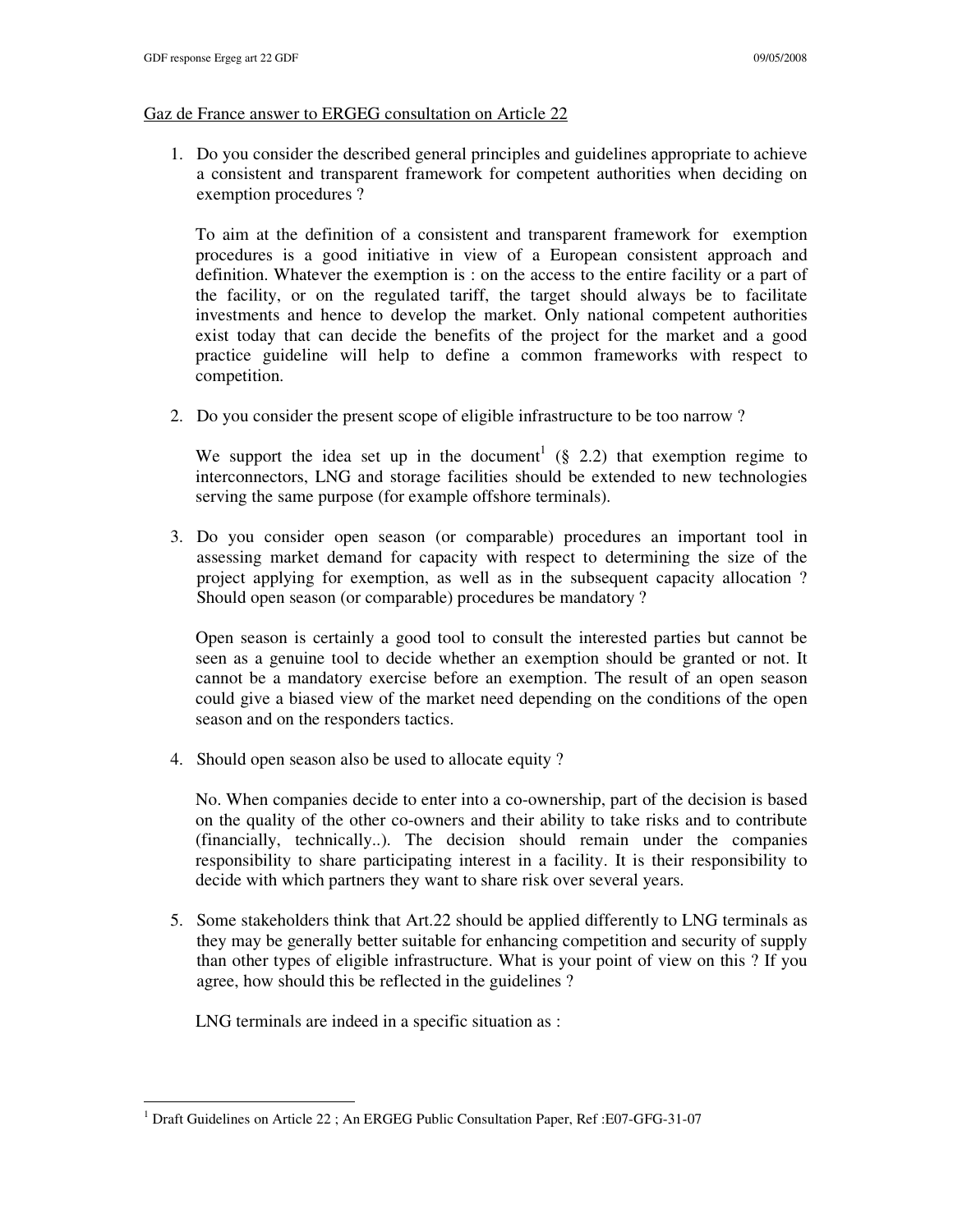- 1) LNG terminals are competing with other terminals to attract new shippers or new supply sources. As such, the regulation on LNG terminals in Europe should not weaken their ability to compete nationally or internationally.
- 2) The LNG chains require a flexibility which prevent a 100% utilisation ratio : an operational margin linked to various delays (sea travels, delays at loading port, etc) has to be taken into account before suspecting hoarding behaviour. The following amendment might be implemented in the Guidelines §3.3.1.3 , end of paragraph entitled "Mechanisms for management and allocation of capacity" : "For LNG facilities, an under-use of the capacity that can qualify as a reasonable operational flexibility will not lead to Use-It-Or-Lose-It requirements."
- 3) In an LNG terminal, and even more in new offshore LNG technologies, the storage is limited and leads to an interdependence between terminal users : unloading an LNG carrier often requires to send out the gas brought by another shipper even if not required or supposes that shippers lend LNG to each other ; the complexity and the constraints increase if there are too many users on the same terminal. In addition, booking a small capacity with a small number of slots available for unloading induces major constraints and cost increases on the shipping part of the business. For those reasons, shippers usually prefer not to split too much the regas capacity and a number of shippers limited to 2 or 3 on the same terminal is preferred. This might be taken into account at the end of § 3.2.3 "Risk assessment" of the Guidelines.
- 6. Are the described criteria for assessing the effects on an investment in infrastructure on enhancement of competition in gas supply appropriate ?

Questions 6, 7and 9: criteria described in the guideline seem appropriate.

- 7. Are the described criteria for assessing the effects on an investment in infrastructure on enhancement of security of supply appropriate ?
- 8. Are the described criteria for risk assessment appropriate ?

The following statement might be added : "For LNG facilities, the commercial risks linked with the splitting of the capacity have to be assessed."

- 9. Are the described criteria for assessing whether the exemption is no detrimental to competition or the effective functioning of the internal gas market or the efficient functioning of the regulated system to which the infrastructure is connected appropriate ?
- 10. To what extent should consultations with neighbouring authorities be done ?

Regulatory authorities should coordinate every time in the case of interconnector and set up common or at least compatible rules for the facility on each side of the borders.

11. Parts 3.3.1.1 and 3.3.1.2 of the proposed guidelines deal respectively with partial and full exemptions. Do you consider the described decisions (partial/full exemption)